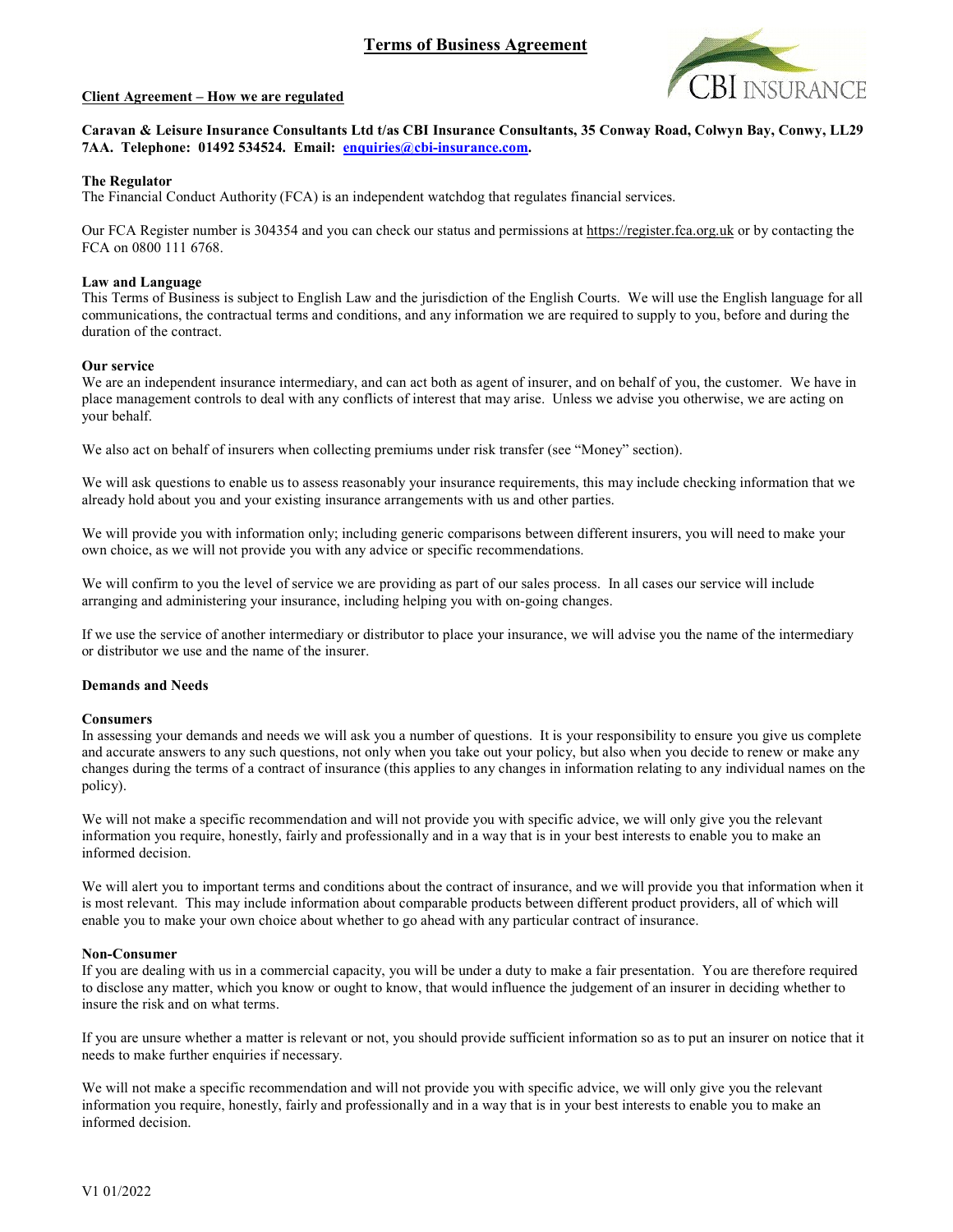We will alert you to important terms and conditions about the contract of insurance, and we will provide you that information when it is most relevant. This may include information about comparable products between different product providers, all of which will enable you to make your own choice about whether to go ahead with any particular contract of insurance.

You will be provided with a statement of your demands and needs as part of our sales process, and you can request a copy at any time during the lifecycle of your insurance arrangement with us.

### Our Product Selection (Fair and Personal Analysis)

We offer products from a wide range of product providers (i.e., insurance companies) and sometimes use other distributors (i.e., subagents) to access products. Our selection usually involves presenting to a reasonable number of insurance companies that will insure for the risk at hand, and this is called a fair and personal analysis of the market.

Sometimes we may only approach a specified number of product providers (i.e., insurance companies) and this is a Panel, or in some cases, we may only approach one product provider, in either case, we will tell you the basis as part of our selling process.

The processes we have in place means that the characteristics of these products take account of our target customer's demands and needs and include sourcing products from one or more of the product providers we deal with.

#### Our Product Selection (Single Insurer)

We only offer this product from one insurer and so do not approach other providers – Static Caravan/Chalet/Park Home/Touring Caravan Insurance.

We will advise you if we are contractually obliged to use any insurer.

#### Product Oversight and Governance

All of the products we offer are ultimately manufactured in collaboration with product providers (usually the Insurance Companies providing cover); however, because of the nature of our target market, in developing the required products, we elect to involve ourselves as a co-manufacturer of some products we offer, including those provided by Great Lakes Insurance SE.

In all instances where we co-manufacture, we have put in place a product oversight and governance framework. This framework's overarching objective is to:

- (a) Take into account the interests and characteristics of our target customers,
- (b) Not adversely affect our target customers;
- (c) Prevent or mitigate any customer detriment we might identify; including procedures for monitoring, reviewing and distributing such products.

Our framework, means we have in place written processes, proportionate to the level of complexity and risks related to our products, which we follow stringently, allowing us to ensure any distributors (including us, and our employees) have the necessary knowledge, experience and competence to understand the product and ensure it is consistent with a customer (or potential customers) demands and needs; even where our distribution chain is long, we aim to ensure this goal is met.

#### Method of Communication

Whilst you do have a choice in the way we communicate with you, we will principally provide you with information using email or postal means (usually this will be email to enable you to access information electronically). During the process of dealing with us, you will be given an option, meaning if you would like information in a paper format, we will be happy to provide it.

#### Call Recording

Your call may be recorded for training and monitoring purposes. We ensure all call recordings are protected in the same way as any other digital or written data in strict accordance with the General Data Protection Regulator (GDPR) and The Data Protection Act (DPA) 2018.

#### Training

We maintain training to a minimum standard to ensure our workforce is appropriately skilled, but where specialism in particular activities is required, we have in place more detailed requirements, including the need for our staff to attain a professional qualification where relevant.

#### Limit of Liability

This clause restricts the amount that may be recoverable as a result of our negligence. Other than injury or death of any person (for which no cap in liability will apply), our liability to you for the services we provide shall not exceed £2,000,000 (GBP) about any one event or connected events.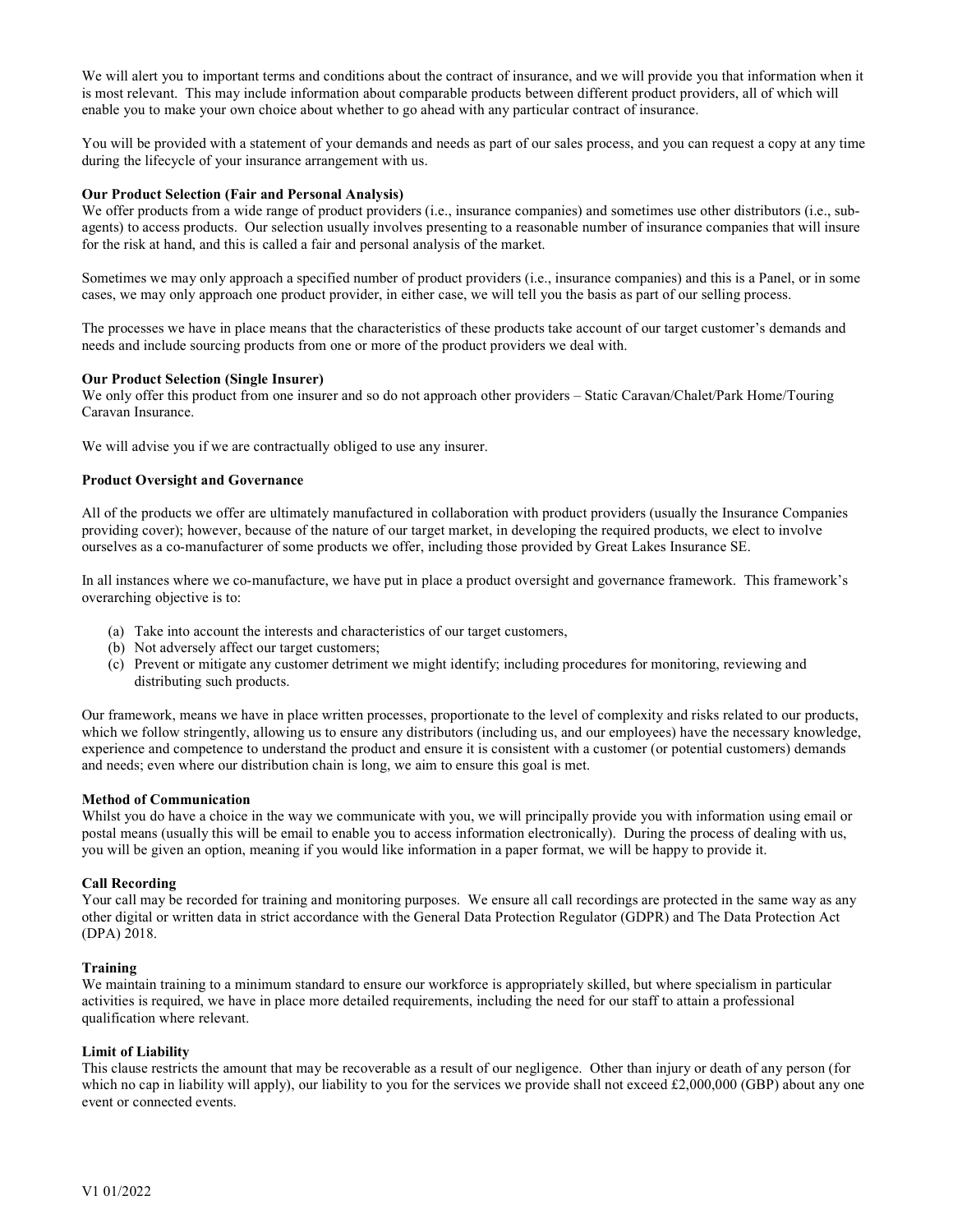### Conflict Management

Whilst we act in the capacity of agents for our product providers (i.e., the insurance companies we do business with), we are required to have in place appropriate governance controls to help us meet our regulatory objectives. We have in place effective organisational controls, including appropriate supervision, to ensure we manage any and all conflicts of interests which may arrive or may be identified from time to time, this includes gifts and benefits granted and accepted, which may damage the interests of our relationship with either our distributors or our customers.

### Our Customers Best Interests

Our primary aim is to ensure, for any customer (or potential customer), that we act honestly, fairly and professionally, and in the customers best interest including giving customers information they might need to understand the relevance of any information we provide, as well as objectively giving that information when it is most useful to a customer to enable informed decision making.

#### Financial Strength

We regularly assess the financial strength of the Insurance Companies and other intermediaries that we deal with. The process usually involves general observation of the financial ratings applied by independent rating agencies such as Standard & Poor's and A M Best published with other readily available information within industry guides, newsletters and press releases. Whilst we take care to deal with companies that maintain reasonable solvency margins, we cannot guarantee their financial ability to pay claims.

#### Money

We will hold money that you pay to us in accordance with the regulator's rules or under a risk transfer agreement with insurers. This will include holding your money in one of the following ways:

A non-statutory trust insurer bank account in accordance with our agreements with Insurance Companies that transfer the risk of money we receive from customers to them, these agreements deem any money you pay to us, to be received by them and they will bear the risk of any losses in the event that our firm becomes insolvent. This includes claims money or premium refunds we receive prior to being paid to you.

# By holding your money in this way, it means that in the event that this firm becomes insolvent, your money remains protected.

In arranging your insurance, we may employ the services of other intermediaries who are regulated by the FCA and your premium may be passed to these intermediaries for payment to insurers. These firms are also required to hold clients' money in a separate trust account. We will also inform you if at any time we are required to pass your premium to firms that operate outside the UK where the protection may be different. Should you not wish us to pass premiums to a firm outside of the UK, please inform us.

# Insurance Premium Tax (IPT)

Your premium detailed in the policy will include IPT at the prevailing rate. Should the rate of IPT be amended by the Government, your premium will be amended to reflect the change.

# Our Remuneration

We usually receive a commission from the insurance provider with whom we place your business, and this is expressed as a percentage of the premium you pay, and in such a case, the commission will be paid to us either when we are in receipt of cleared funds from you (or the premium finance company, if one has been used) or, when the insurer has received cleared funds from us in respect of the premium due under your policy. The individual agreements we have with each insurer will determine which of the two methods above is used to make this transfer of commission.

We also receive commission for arranging finance agreements for the payment of insurance premiums and this is usually expressed as a percentage of the individual loan and is paid to us directly by the premium finance provider. This means that the amount you pay for credit and the overall cost of arranging your insurance will vary according to the interest charged by the lender and the amount of commission we earn. Using premium finance makes the overall cost of the insurance more expensive. A full breakdown of the cost of your insurance and the cost of credit will be provided as part of your new business or renewal quotation before you make a decision whether to proceed.

We may also receive a commission or fee for passing introductions to other professional firms.

In addition, we may also charge you a fee for arranging your insurance and full details will be provided to you at the outs

- 1. A fee of up to  $\text{\pounds}30.00$  may be included in the premium to cover the administrative costs of incepting/renewing the policy;
- 2. A fee of £20.00 will be charged if a mid-term adjustment is required;
- 3. A fee of £20.00 will be charged if a mid-term cancellation is required;
- 4. A fee of £20.00 may be charged for replacement certificates/policy documents;

5. Refunds (refund NET of our fee): £20.00;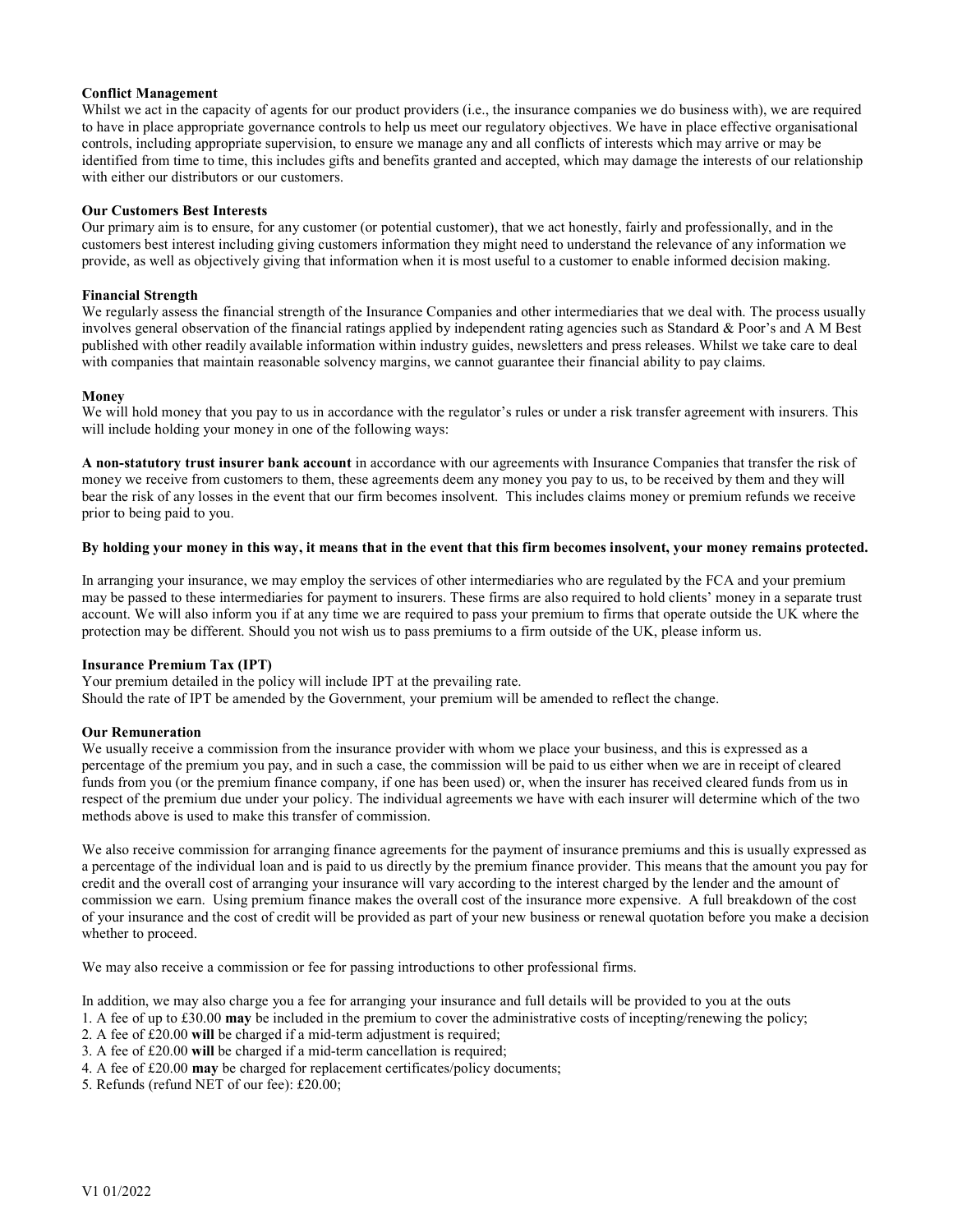### Payment Options

We will provide you with full details of all the payment options available to you when we provide you with your insurance premium.

If you choose to enter into a finance arrangement, your details will be passed to a third party (insurer or lender) to enable them to contact you, and you should contact us at the address given in this document if you do not want your details passed to that party.

This finance arrangement will be subject to interest charges that we will confirm to you when providing the full details. Importantly, the arrangement you will enter into will be with the finance company not us. It is an entirely separate contract irrespective of the insurance contract. In the event of your failure to meet with the contractual obligations regarding payment, the finance provider could approach the insurer to seek a termination of the insurance contract to recoup their outstanding finance arrears. You will be liable to pay their costs and charges if you do not keep up your repayments and cover is cancelled under your policy. This is because the agreement is between you, the policyholder and the finance company direct, not us or the insurer.

#### It is important that you read the finance agreement that is sent to you before you agree to enter into such an agreement.

#### We do not charge any fees to you for introducing you to a credit provider.

If you are a consumer as defined under the Consumer Credit Act, you will have the benefit of a 14-day cooling off period.

Please note that we only use Close Brothers Premium Finance for the provision of premium finance facilities.

### Please Note: Your policy cover will cease if you fail to keep up payments on an instalment agreement or premium finance facility related to it.

#### Your Right to Cancel (Applicable to Consumers only)

Please contact us if you wish to cancel any policy that we have arranged for you. Customers acting outside their trade or profession (Consumers) will usually have a legal right to cancel policies for any reason, subject to no claims having occurred, within 14 days of receiving full terms and conditions. You will always be advised where this Right applies. A charge may apply for the period of cover provided, and in addition, an administration charge will apply.

Cancellation under this right must be in writing, prior to expiry of the cancellation period, to our usual office address.

#### Cancellation non consumer

Commercial insurance policies do not routinely have cancellation rights expect those available to the insurer. As a Commercial customer, you do not have the same cancellation rights by law as a consumer, but may still have specific contract rights, and reference should be made to the policy document to ascertain your position.

Where returns of commercial premiums are made on cancellation, it is usually following cancellation by the insurer, not the policyholder. On cancellation of a policy, any refund or premium allowed by the insurer will be paid to you after deducting our annual commission and fees.

# Complaints

Our aim is always to provide our customers with a first-class service; however we are aware that, occasionally, it is possible that we may fail to meet your expectations. If for any reason we have not met your expectations, let us know as soon as possible, by calling our main office telephone 01492 534524, or write to the Complaints Manager, Caravan and Leisure Insurance Consultants Limited,<br>35 Conway Road, Colwyn Bay, Conwy. LL29 7AA, or email enquiries@cbi-insurance.com.

If we are unable to resolve the issue to your satisfaction by the end of the third business day following receipt, we will formally investigate the matter. You will receive an acknowledgement of the matter together with a copy of our complaints process promptly and certainly within 5 working days. We will then aim to investigate and provide a resolution as quickly as possible, informing you of a final response no later than 8 weeks.

If you are not happy with our response, or the position after a period of 8 weeks, you may be eligible to refer your complaint to the Financial Ombudsman Service (FOS) for an independent assessment and opinion.

The FOS Consumer Helpline is on 0800 023 4567 (free for people phoning from a "fixed line" (for example, a landline at home) or 0300 123 9123 (free for mobile-phone users paying monthly charge for calls to No's starting 01 or 02). Alternatively you can contact them at Financial Ombudsman Service, Exchange Tower, Harbour Exchange Square, London, E14 9SR www.financialombudsman.org.uk

#### A full copy of our complaints procedure is available upon request.

# Financial Services Compensation Scheme (FSCS)

If we are unable to meet our obligations, you may be entitled to compensation from the FSCS. If we have advised or arranged insurance for you this will be covered for 90% of a claim, without any upper limit, however, claims under compulsory and professional indemnity insurance are protected at 100%. Further information is available from the FSCS. Their free phone number is 0800 678 1100 or 020 7741 4100. Their website is www.fscs.org.uk.